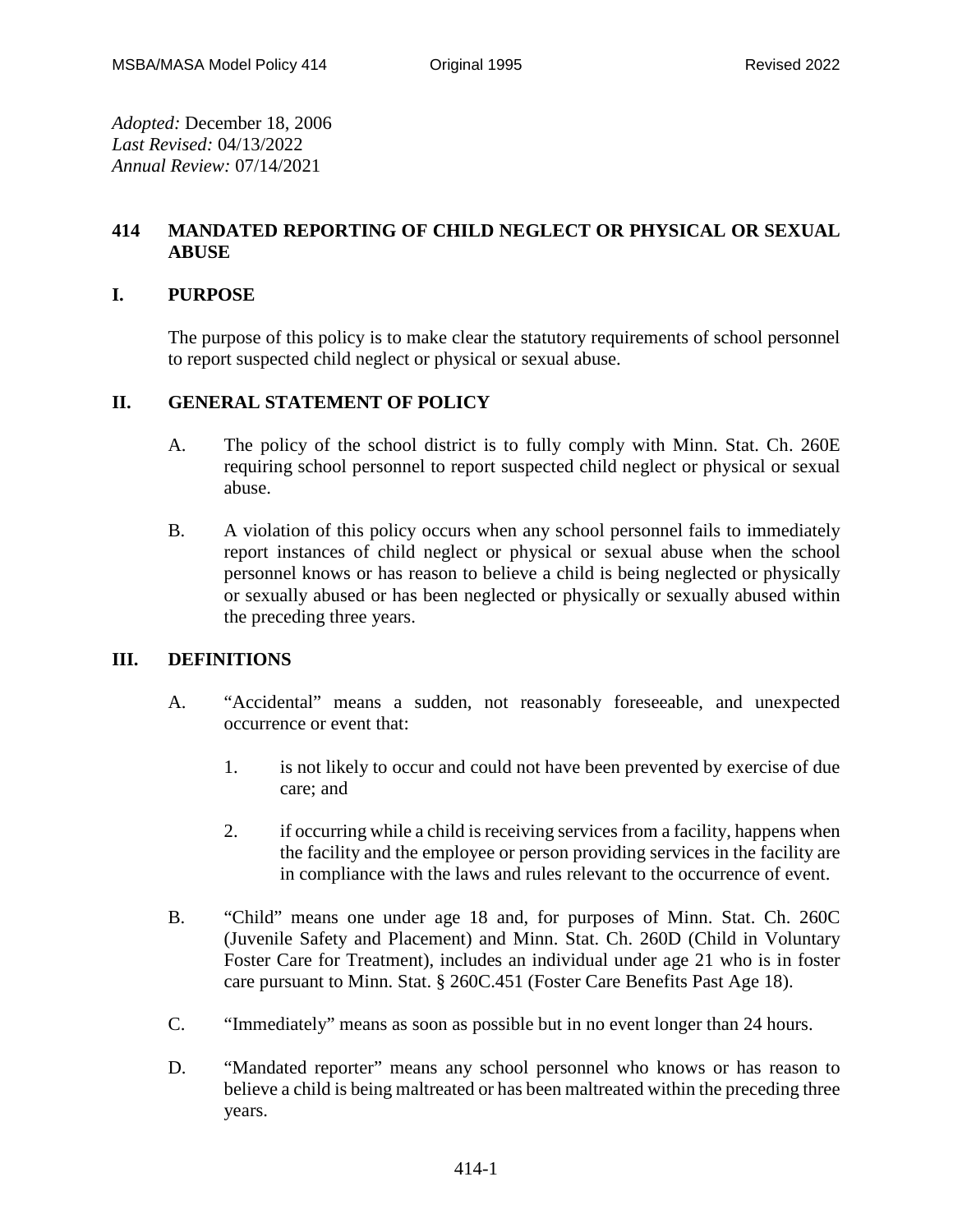- E. "Mental injury" means an injury to the psychological capacity or emotional stability of a child as evidenced by an observable or substantial impairment in the child's ability to function within a normal range of performance and behavior with due regard to the child's culture.
- F. "Neglect" means the commission or omission of any of the acts specified below, other than by accidental means:
	- 1. failure by a person responsible for a child's care to supply a child with necessary food, clothing, shelter, health care, medical, or other care required for the child's physical or mental health when reasonably able to do so;
	- 2. failure to protect a child from conditions or actions that seriously endanger the child's physical or mental health when reasonably able to do so, including a growth delay, which may be referred to as a failure to thrive, that has been diagnosed by a physician and is due to parental neglect;
	- 3. failure to provide for necessary supervision or child care arrangements appropriate for a child after considering factors as the child's age, mental ability, physical condition, length of absence, or environment, when the child is unable to care for the child's own basic needs or safety, or the basic needs or safety of another child in his or her care;
	- 4. failure to ensure that a child is educated in accordance with state law, which does not include a parent's refusal to provide his or her child with sympathomimetic medications;
	- 5. prenatal exposure to a controlled substance as defined in state law used by the mother for a nonmedical purpose, as evidenced by withdrawal symptoms in the child at birth, results of a toxicology test performed on the mother at delivery or the child's birth, medical effects or developmental delays during the child's first year of life that medically indicate prenatal exposure to a controlled substance, or the presence of a fetal alcohol spectrum disorder;
	- 6. medical neglect as defined by Minn. Stat. § 260C.007, Subd. 6, Clause (5);
	- 7. chronic and severe use of alcohol or a controlled substance by a person responsible for the care of the child that adversely affects the child's basic needs and safety; or
	- 8. emotional harm from a pattern of behavior that contributes to impaired emotional functioning of the child, which may be demonstrated by a substantial and observable effect in the child's behavior, emotional response, or cognition that is not within the normal range for the child's age and stage of development, with due regard to the child's culture.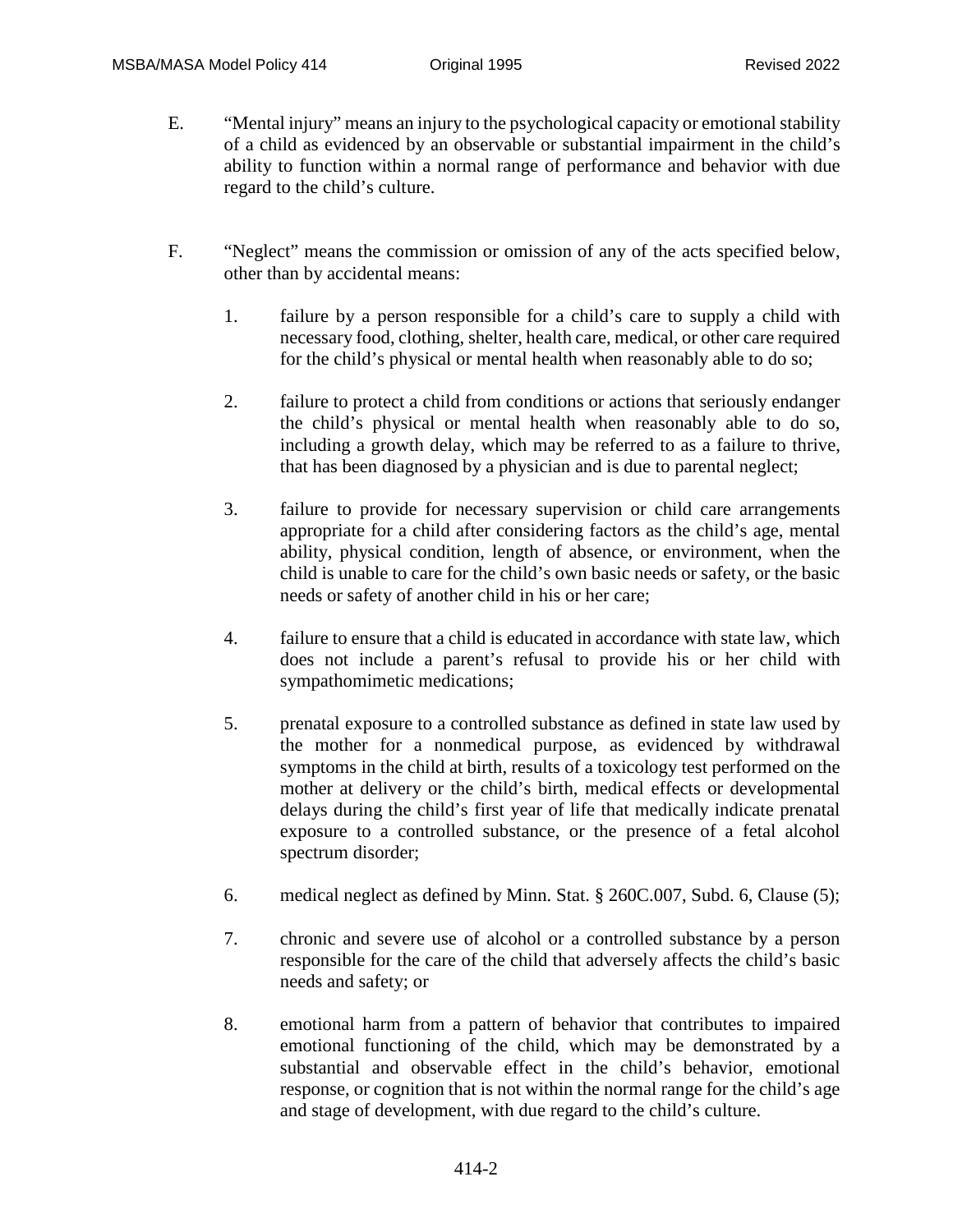Neglect does not occur solely because the child's parent, guardian, or other person responsible for the child's care in good faith selects and depends upon spiritual means or prayer for treatment or care of disease or remedial care of the child in lieu of medical care.

- G. "Nonmaltreatment mistake" occurs when: (1) at the time of the incident, the individual was performing duties identified in the center's child care program plan required under Minn. Rules Part 9503.0045; (2) the individual has not been determined responsible for a similar incident that resulted in a finding of maltreatment for at least seven years; (3) the individual has not been determined to have committed a similar nonmaltreatment mistake under this paragraph for at least four years; (4) any injury to a child resulting from the incident, if treated, is treated only with remedies that are available over the counter, whether ordered by a medical professional or not; and (5) except for the period when the incident occurred, the facility and the individual providing services were both in compliance with all licensing requirements relevant to the incident. This definition only applies to child care centers licensed under Minn. Rules Ch. 9503.
- H. "Person responsible for the child's care" means (1) an individual functioning within the family unit and having responsibilities for the care of the child such as a parent, guardian, or other person having similar care responsibilities, or (2) an individual functioning outside the family unit and having responsibilities for the care of the child such as a teacher, school administrator, other school employee or agent, or other lawful custodian of a child having either full-time or short-term care responsibilities including, but not limited to, day care, babysitting whether paid or unpaid, counseling, teaching, and coaching.
- I. "Physical abuse" means any physical injury, mental injury (under subdivision 13), or threatened injury (under subdivision 23), inflicted by a person responsible for the child's care on a child other than by accidental means; or any physical or mental injury that cannot reasonably be explained by the child's history of injuries, or any aversive or deprivation procedures, or regulated interventions, that have not been authorized by Minn. Stat. § 125A.0942 or § 245.825.

Abuse does not include reasonable and moderate physical discipline of a child administered by a parent or legal guardian that does not result in an injury. Abuse does not include the use of reasonable force by a teacher, principal, or school employee as allowed by Minn. Stat. § 121A.582.

Actions that are not reasonable and moderate include, but are not limited to, any of the following: (1) throwing, kicking, burning, biting, or cutting a child; (2) striking a child with a closed fist; (3) shaking a child under age three; (4) striking or other actions that result in any nonaccidental injury to a child under 18 months of age; (5) unreasonable interference with a child's breathing; (6) threatening a child with a weapon, as defined in Minn. Stat. § 609.02, Subd. 6; (7) striking a child under age one on the face or head; (8) striking a child who is at least age one but under age four on the face or head, which results in an injury; (9) purposely giving a child poison, alcohol, or dangerous, harmful, or controlled substances that were not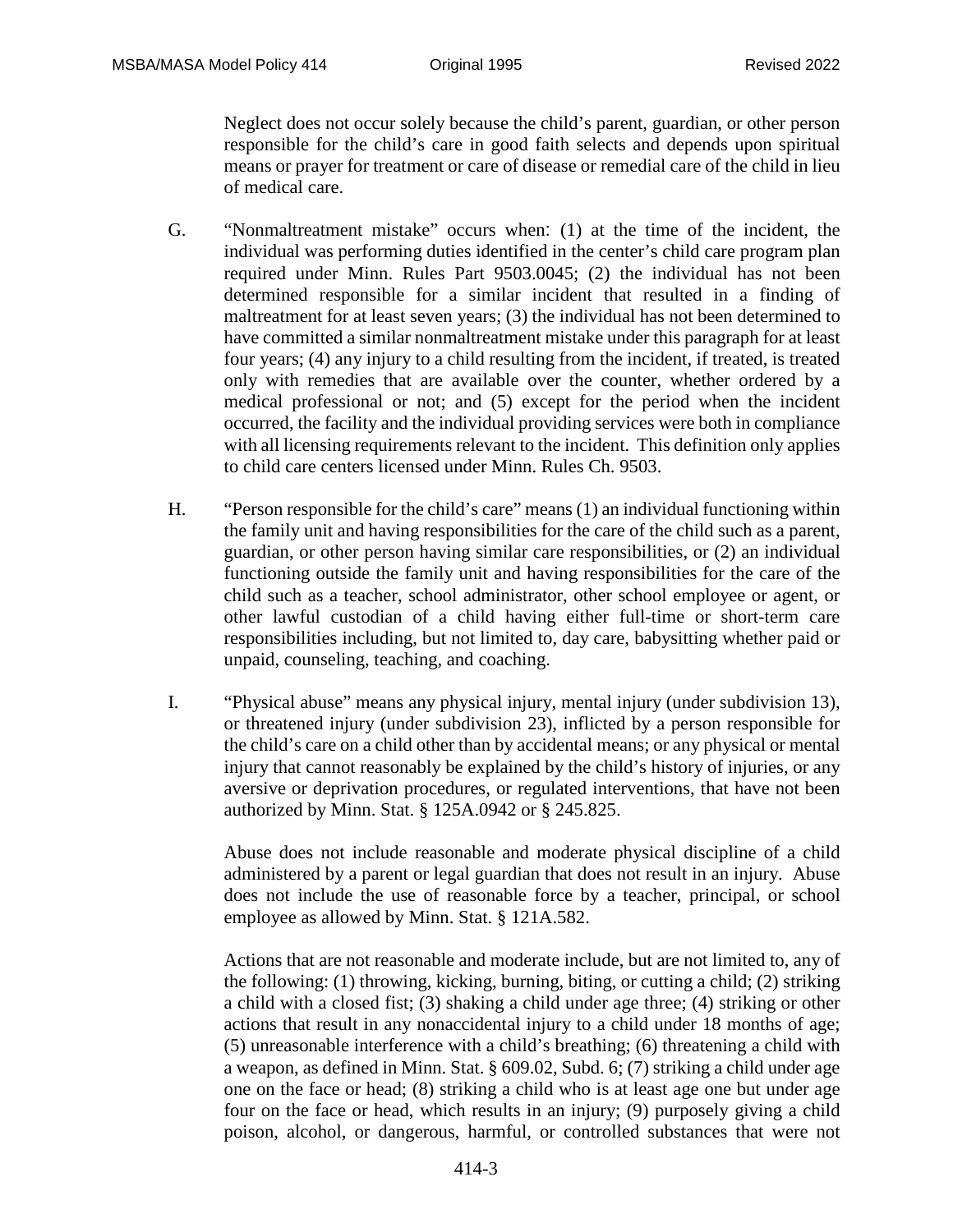prescribed for the child by a practitioner, in order to control or punish the child, or other substances that substantially affect the child's behavior, motor coordination, or judgment, or that result in sickness or internal injury, or that subject the child to medical procedures that would be unnecessary if the child were not exposed to the substances; (10) unreasonable physical confinement or restraint not permitted under Minn. Stat. § 609.379, including, but not limited to, tying, caging, or chaining; or (11) in a school facility or school zone, an act by a person responsible for the child's care that is a violation under Minn. Stat. § 121A.58.

- J. "Report" means any communication received by the local welfare agency, police department, county sheriff, or agency responsible for child protection pursuant to this section that describes maltreatment of a child and contains sufficient content to identify the child and any person believed to be responsible for the maltreatment, if known.
- K. "School personnel" means professional employee or professional's delegate of the school district who provides health, educational, social, psychological, law enforcement, or child care services.
- L. "Sexual abuse" means the subjection of a child by a person responsible for the child's care, by a person who has a significant relationship to the child (as defined in Minn. Stat. § 609.341, Subd. 15), or by a person in a current or recent position of authority (as defined in Minn. Stat. § 609.341, Subd. 10) to any act which constitutes a violation of Minnesota statutes prohibiting criminal sexual conduct. Such acts include sexual penetration, sexual contact, solicitation of children to engage in sexual conduct, and communication of sexually explicit materials to children. Sexual abuse also includes any act involving a minor that constitutes a violation of Minnesota statutes prohibiting prostitution or use of a minor in a sexual performance. Sexual abuse includes all reports of known or suspected child sex trafficking involving a child who is identified as a victim of sex trafficking. Sexual abuse includes threatened sexual abuse which includes the status of a parent or household member who has committed a violation that requires registration under Minn. Stat. § 243.166, Subd. 1b(a) or (b) (Registration of Predatory Offenders).
- M. "Threatened injury" means a statement, overt act, condition, or status that represents a substantial risk of physical or sexual abuse or mental injury. Threatened injury includes, but is not limited to, exposing a child to a person responsible for the child's care who has (1) subjected the child to, or failed to protect a child from, an overt act or condition that constitutes egregious harm; (2) been found to be palpably unfit; (3) committed an act that resulted in an involuntary termination of parental rights; (4) , or committed an act that resulted in the involuntary transfer of permanent legal and physical custody of a child to a relative..

#### **IV. REPORTING PROCEDURES**

A. A mandated reporter shall immediately report the information to the local welfare agency, agency responsible for assessing or investigating the report, police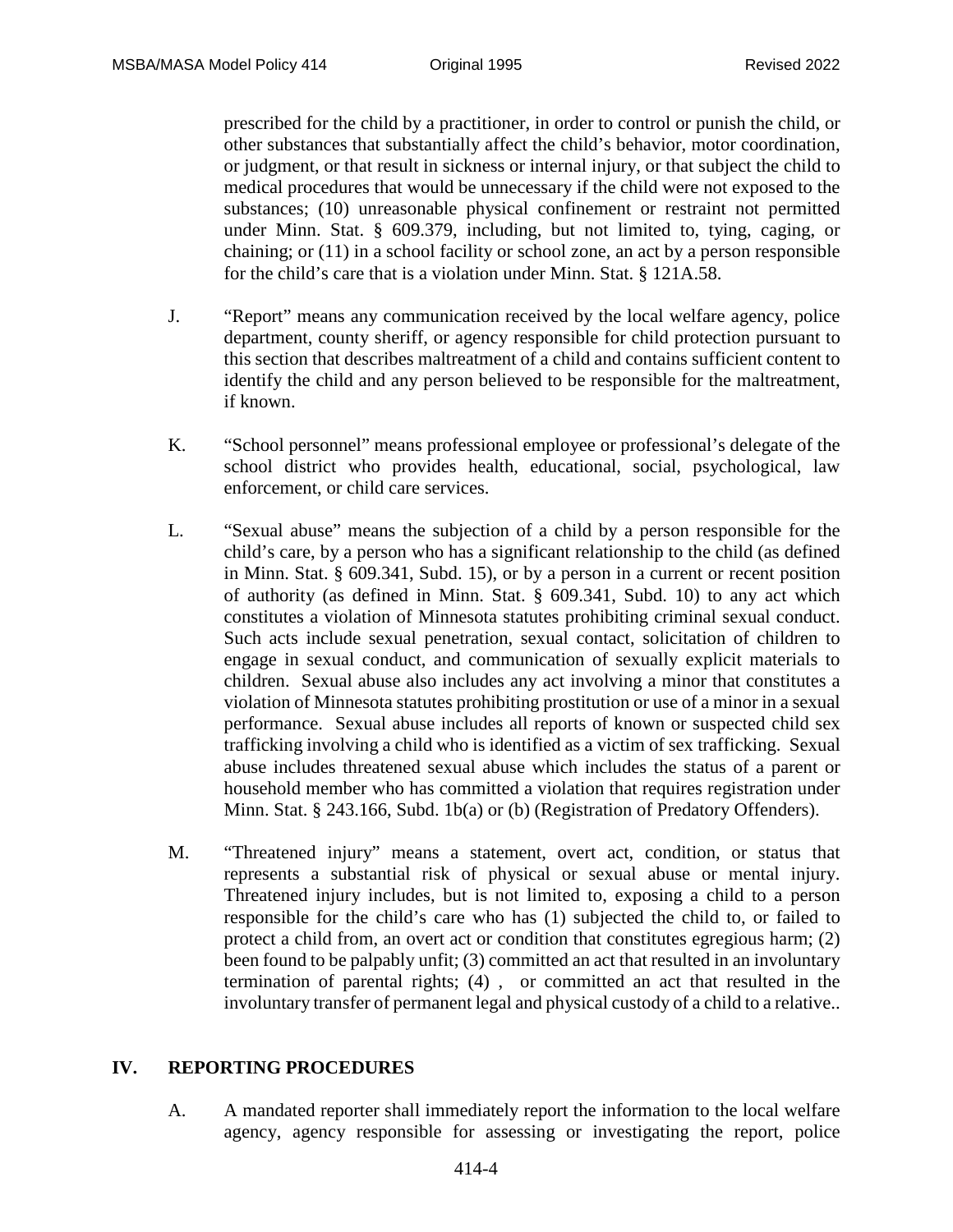department, county sheriff, tribal social services agency, or tribal police department. The reporter will include his or her name and address in the report.

- B. An oral report shall be made immediately by telephone or otherwise., The oral report shall be followed by a written report within 72 hours (exclusive of weekends and holidays) to the appropriate police department, the county sheriff, local welfare agency, or agency responsible for assessing or investigating the report. Any report shall be of sufficient content to identify the child, any person believed to be responsible for the maltreatment of the child if the person is known, the nature and extent of the maltreatment, and the name and address of the reporter.
- C. Regardless of whether a report is made, as soon as practicable after a school receives information regarding an incident that may constitute maltreatment of a child in a school facility, the school shall inform the parent, legal guardian, or custodian of the child that an incident has occurred that may constitute maltreatment of the child, when the incident occurred, and the nature of the conduct that may constitute maltreatment.
- D. A mandated reporter who knows or has reason to know of the deprivation of custodial or parental rights or the kidnapping of a child shall report the information to the local police department or the county sheriff.
- E. With the exception of a health care professional or a social service professional who is providing the woman with prenatal care or other health care services, a mandated reporter shall immediately report to the local welfare agency if the person knows or has reason to believe that a woman is pregnant and has used a controlled substance for a nonmedical purpose during the pregnancy, including, but not limited to, tetrahydrocannabinol, or has consumed alcoholic beverages during the pregnancy in any way that is habitual or excessive.
- F. A person mandated by Minnesota law and this policy to report who fails to report may be subject to criminal penalties and/or discipline, up to and including termination of employment.
- G. An employer of a mandated reporter shall not retaliate against the person for reporting in good faith maltreatment against a child with respect to whom a report is made, because of the report.
- H. Any person who knowingly or recklessly makes a false report under the provisions of applicable Minnesota law or this policy shall be liable in a civil suit for any actual damages suffered by the person or persons so reported and for any punitive damages set by the court or jury, plus costs and reasonable attorney fees. Knowingly or recklessly making a false report also may result in discipline.

### **V. INVESTIGATION**

A. The responsibility for assessing or investigating reports of suspected maltreatment rests with the appropriate state, county, or local agency or agencies. The agency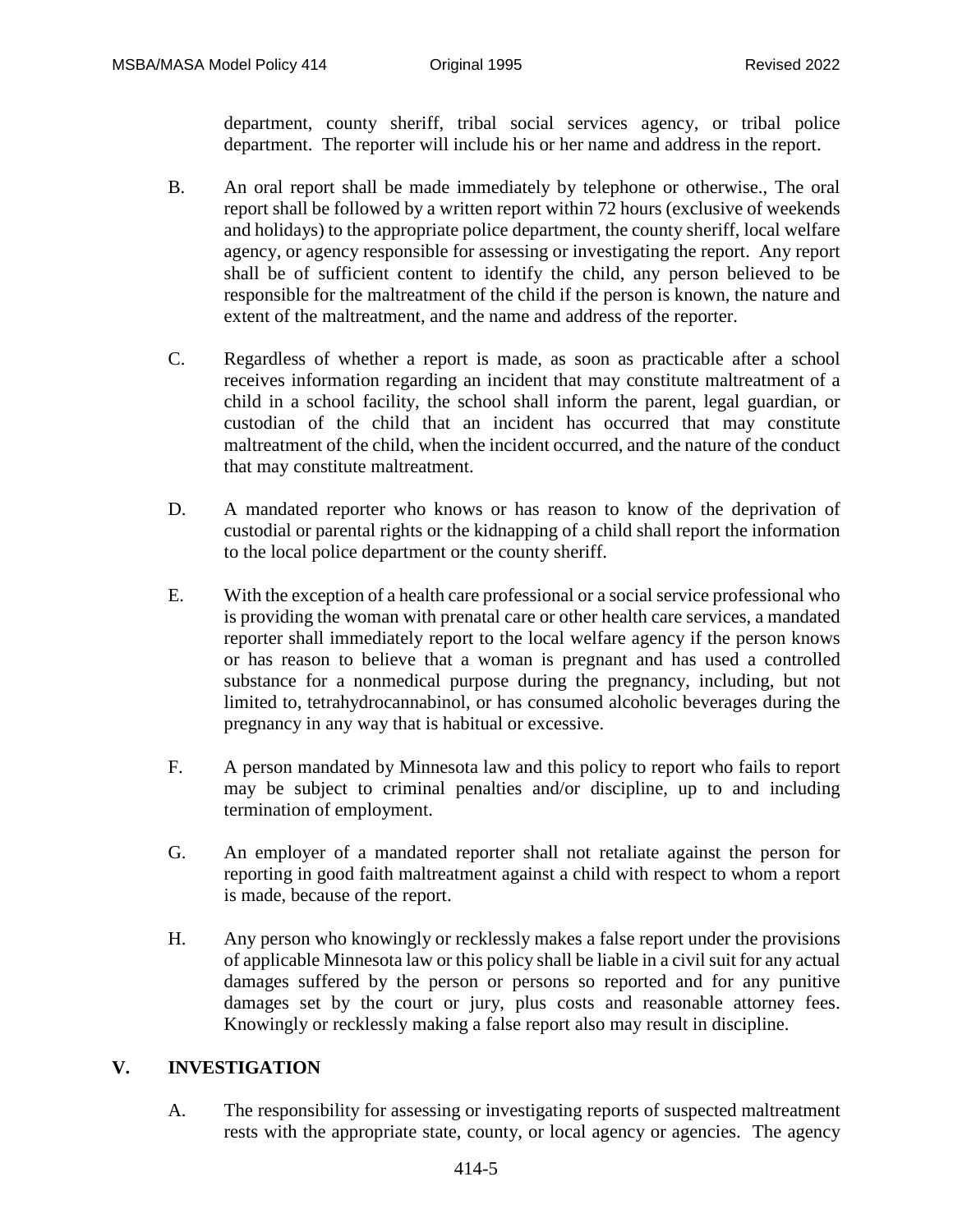responsible for assessing or investigating reports of maltreatment has the authority to interview the child, the person or persons responsible for the child's care, the alleged offender, and any other person with knowledge of the maltreatment for the purpose of gathering facts, assessing safety and risk to the child, and formulating a plan. The investigating agency may interview the child at school. The interview may take place outside the presence of the alleged offender or parent, legal guardian, or school official. The investigating agency, not the school, is responsible for either notifying or withholding notification of the interview to the parent, guardian, or person responsible for the child's care. School officials may not disclose to the parent, legal custodian, or guardian the contents of the notification or any other related information regarding the interview until notified in writing by the local welfare or law enforcement agency that the investigation or assessment has been concluded.

- B. When the investigating agency determines that an interview should take place on school property, written notification of intent to interview the child on school property must be received by school officials prior to the interview. The notification shall include the name of the child to be interviewed, the purpose of the interview, and a reference to the statutory authority to conduct an interview on school property.
- C. Except where the alleged offender is believed to be a school official or employee, the time and place, and manner of the interview on school premises shall be within the discretion of school officials, but the local welfare or law enforcement agency shall have the exclusive authority to determine who may attend the interview. The conditions as to time, place, and manner of the interview set by the school officials shall be reasonable, and the interview shall be conducted not more than 24 hours after the receipt of the notification unless another time is considered necessary by agreement between the school officials and the local welfare or law enforcement agency. Every effort must be made to reduce the disruption of the educational program of the child, other students, or school employees when an interview is conducted on school premises.
- D. Where the alleged offender is believed to be a school official or employee, the school district shall conduct its own investigation independent of MDE and, if involved, the local welfare or law enforcement agency.
- E. Upon request by MDE, the school district shall provide all requested data that are relevant to a report of maltreatment and are in the possession of a school facility, pursuant to an assessment or investigation of a maltreatment report of a student in school. The school district shall provide the requested data in accordance with the requirements of the Minnesota Government Data Practices Act, Minn. Stat. Ch. 13, and the Family Educational Rights and Privacy Act, 20 U.S.C. § 1232g.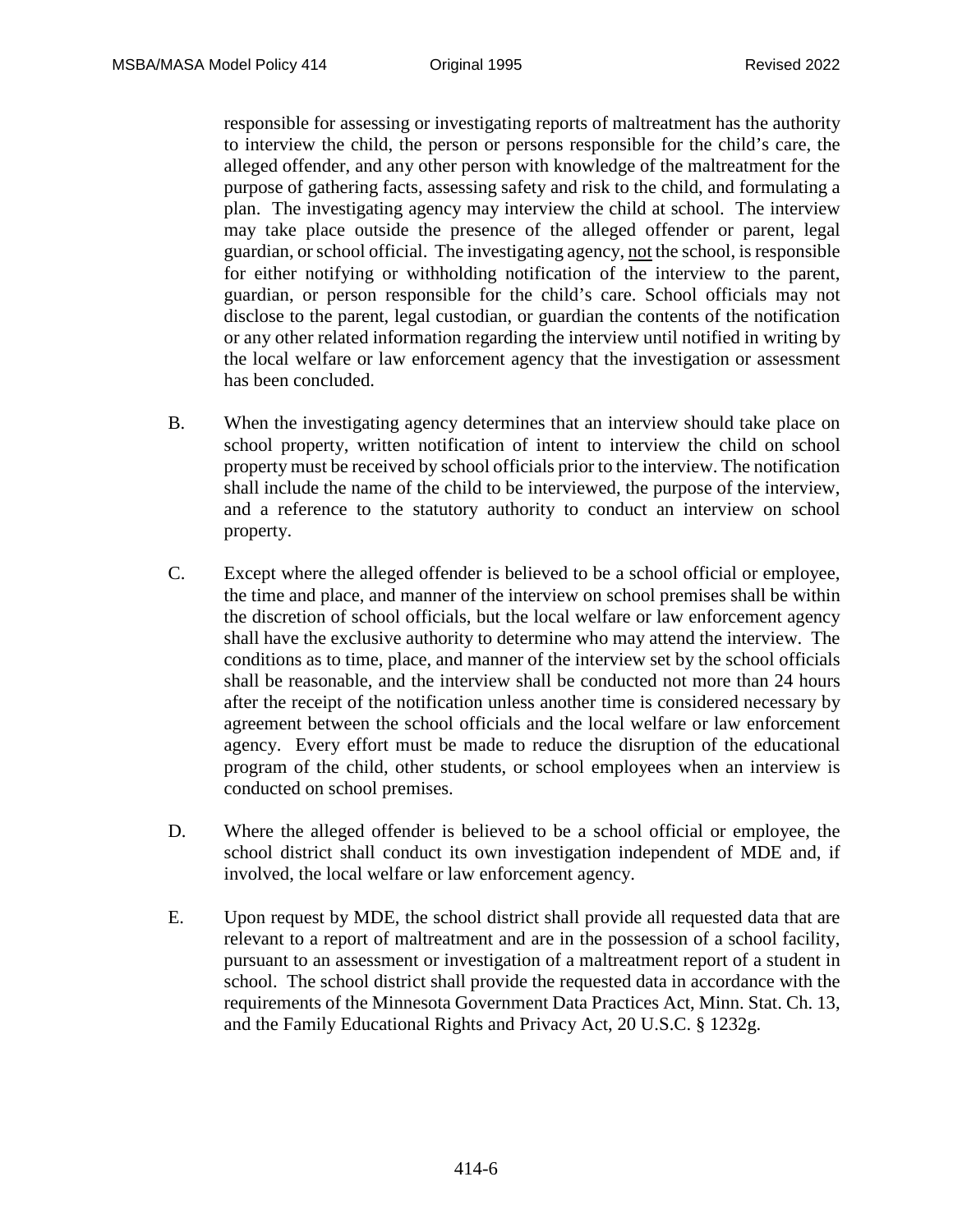## **VI. MAINTENANCE OF SCHOOL RECORDS CONCERNING ABUSE OR POTENTIAL ABUSE**

- A. When a local welfare or local law enforcement agency determines that a potentially abused or abused child should be interviewed on school property, written notification of the agency's intent to interview on school property must be received by school officials prior to the interview. The notification shall include the name of the child to be interviewed, the purpose of the interview, and a reference to the statutory authority to conduct the interview. The notification shall be private data. School officials may not disclose to the parent, legal custodian, or guardian the contents of the notice or any other related information regarding the interview until notified in writing by the local welfare or law enforcement agency that the investigation has been concluded.
- B. All records regarding a report of maltreatment, including any notification of intent to interview which was received by the school as described above in Paragraph A., shall be destroyed by the school only when ordered by the agency conducting the investigation or by a court of competent jurisdiction.

## **VII. PHYSICAL OR SEXUAL ABUSE AS SEXUAL HARASSMENT OR VIOLENCE**

Under certain circumstances, alleged physical or sexual abuse may also be sexual harassment or violence under Minnesota law. If so, the duties relating to the reporting and investigation of such harassment or violence may be applicable.

# **VIII. DISSEMINATION OF POLICY AND TRAINING**

- A. This policy shall appear in school personnel handbooks.
- B. The school district will develop a method of discussing this policy with school personnel.
- C. This policy shall be reviewed at least annually for compliance with state law.